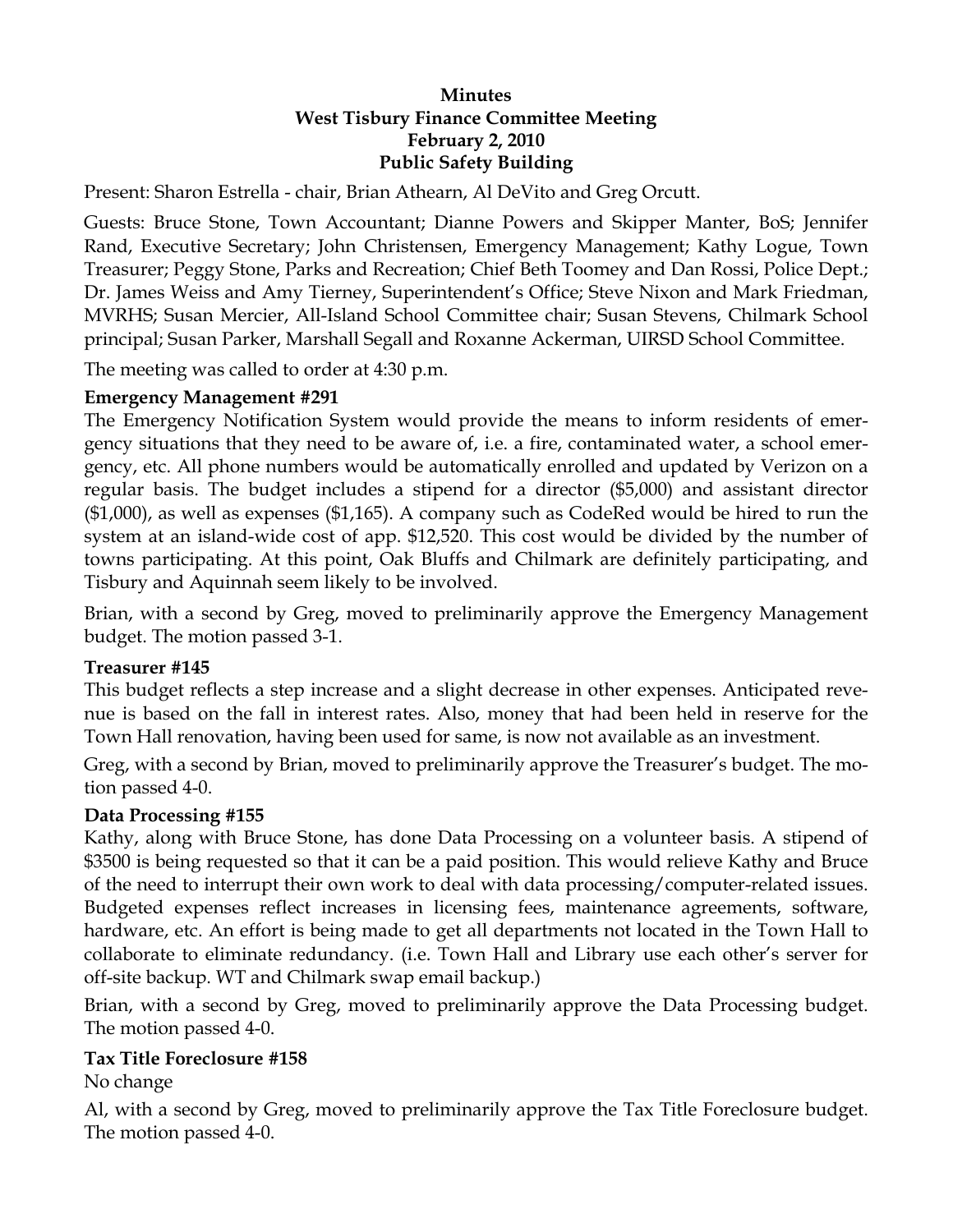# **Debt Service #710,751,752**

Next year will be the first to encompass a full year of paying the loan principal and interest.

Brian, with a second by Al, moved to preliminarily approve the Debt Service budget. The motion passed 4-0.

### **Employee Benefits #911-916**

The official health rates are based on the current employee census. This represents an 8.2% increase.

Greg, with a second by Al, moved to preliminarily approve the Employee Benefits budget. The motion passed 4-0.

### **Parks & Recreation #620**

No discussion. Al moved, with a second by Brian, to preliminarily approve the Parks & Recreation budget. The motion passed 4-0.

### **Tennis #630**

The fence was fixed under budget. The contractor had an existing fence and gave the town a discount. The tennis shed is used for selling stickers, eliminating one seller. Phone and electric are new items for the tennis shed.

Greg, with a second by Al, moved to preliminarily approve the Tennis budget. The motion passed 4-0.

### **Beaches #632**

Line #5780, Other Unclassified Items, will be used to replace buoys, fences, posts and signs at Lambert's Cove.

Greg moved, with a second by Brian, to preliminarily approve the Beaches budget. The motion passed 4-0.

### **Swim Instruction #635**

Sharon asked that a fee for instruction be considered.

Brian, with a second by Greg, moved to preliminarily approve the Swim Instruction budget. The motion passed 4-0.

### **Winter Recreation #640**

All instructor fees have been lowered. There is a large increase in rental and lease expenses.

Al moved, with a second by Greg, to preliminarily approve the Winter Recreation budget. The motion passed 4-0.

### **Town Grounds #650**

Projected increase in revenue reflects an increase in the use of the ball fields and an increase of weddings at Lambert's Cove Beach. As each ball field has only one bleacher, two new bleachers will be purchased, one for each field, to provide seating for both the home and visiting team fans.

Al moved, with a second by Brian, to preliminarily approve the Town Grounds budget. The motion passed 4-0.

There will be a warrant for \$80,000 to replace the basketball court on the Town Hall grounds.

### **Police #210**

Increase in line #5240, repairs & maintenance, is for computer maintenance contracts.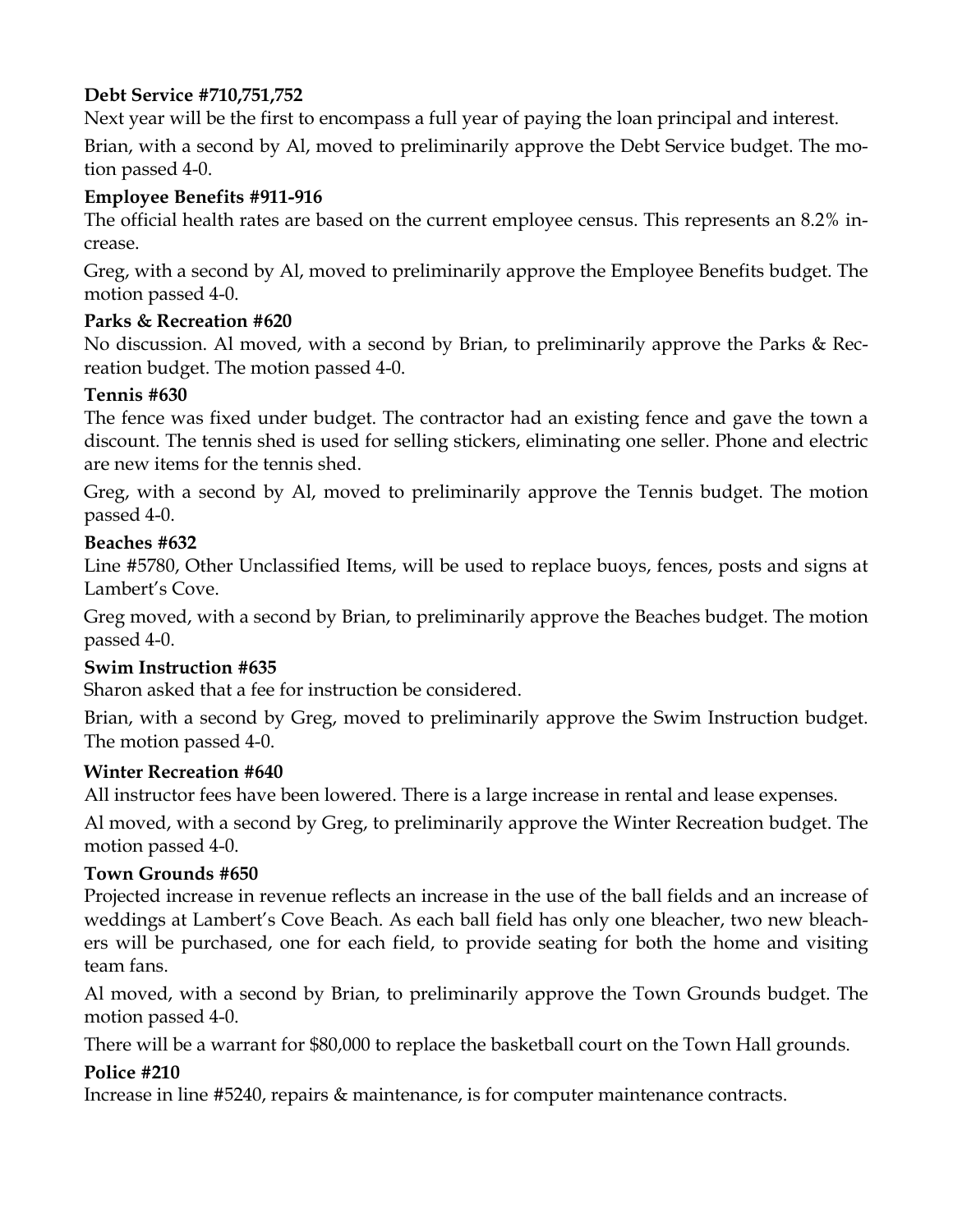Chief Toomey was asked about the possibility of a new police station. She said that she believes a feasibility study is in the beginning stages and that she hoped she would serve on the committee.

Greg moved, with a second by Brian, to preliminarily approve the Police budget. The motion passed 4-0.

# **MVRHS #313**

Steve Nixon made the following statements regarding the MVRHS budgeting process, acknowledging the economic hard times and the request of the FinCom.

- Goal to bring in 0% budget
- Worked towards goal while maintaining quality of education
- Feel it was accomplished
- As the school cut costs, the state continued to cut revenue
- Result =  $3.82\%$  increase.
- Had revenue of last year remained the same, budget would be below 0%
- Operating budget down 0.12% for first time in ten years

Mr. Nixon further explained that he has worked around the entire school to make cuts so that it is as equitable as possible. Cuts have resulted in the loss of one aide.

Dr. Weiss commented that contract negotiations are ongoing. The budget has only step increases, no COLA. He hopes that will remain the case after negotiations are finalized. Dr. Weiss noted that the Superintendent's budget is only 10% of the whole budget, and that all administrators' salaries have been frozen.

Greg moved, with a second by Brian, to preliminarily approve the MVRHS budget. The motion passed 4-0.

# **UIRSD #311**

This budget will be finalized on February 16. Sharon asked why E&D was used for FY10, but is not budgeted for FY11. Amy responded that shortfalls this year might mean there is no E&D available for next year.

Greg moved, with a second by Brian, to preliminarily approve the UIRSD budget. The motion passed 2-1-1.

# **Assessors #141**

Personal Services has a step increase. Professional and Technical services increase is for the binding of ten years of commitment books.

Brian moved, with a second by Al, to preliminarily approve the Assessors budget. The motion passed 4-0.

# **Other Business**

The BoS requested the FinCom revisit their decision regarding the stipend increase for the highway superintendent. The BoS has recommended the \$10,000 increase be spread over two years, \$5,000 each year. The FinCom members preferred their decision to have the increase take place in total in one year.

Al moved to place an article in the warrant to increase the reserve fund by \$10,000. The motion was seconded by Brian and passed 3-1.